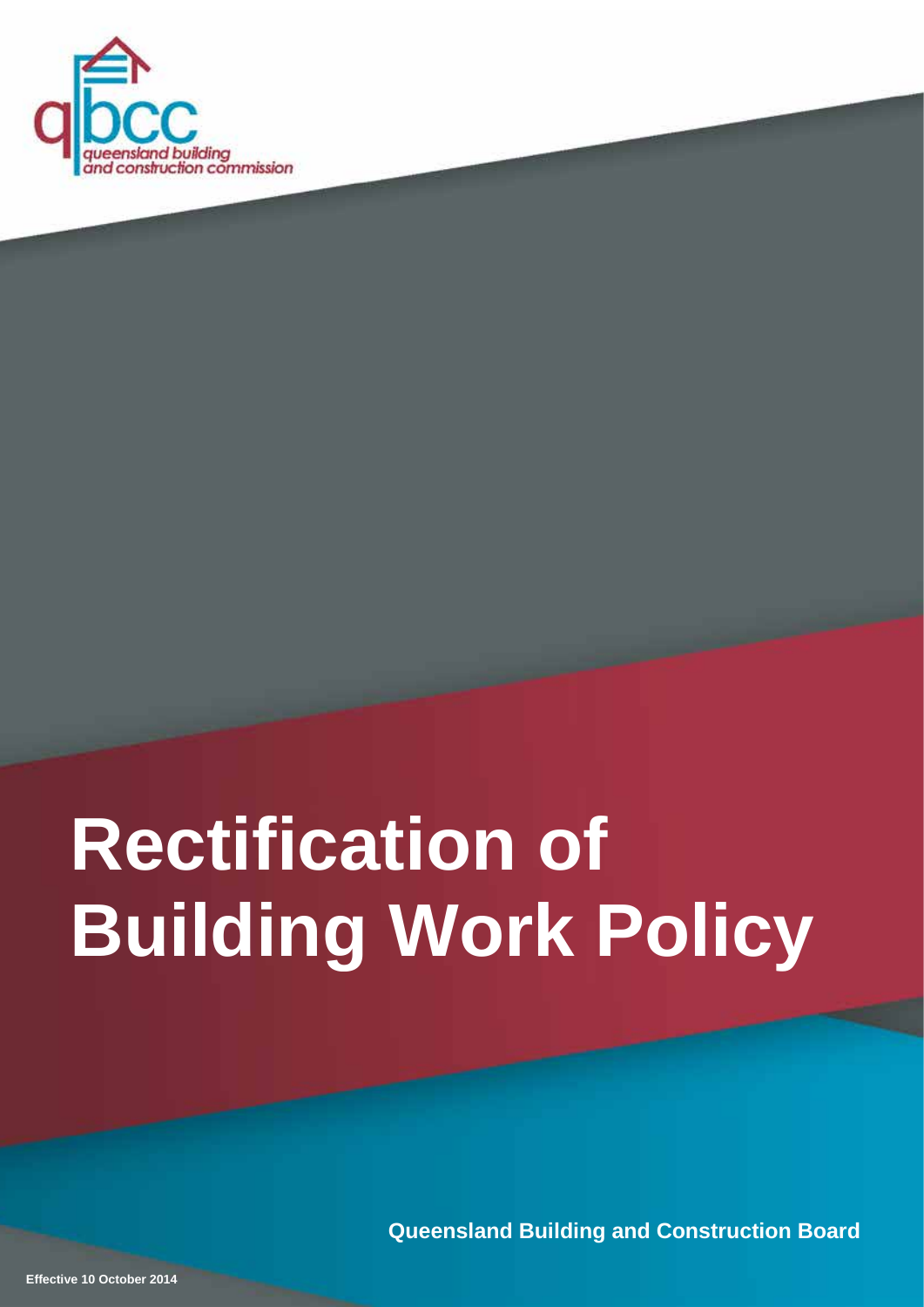# **Rectification of Building Work Policy**

# **Queensland Building and Construction Board**

On 20 June 2014, the Queensland Building and Construction Board made the *Rectification of Building Work Policy* under section 19 of the *Queensland Building and Construction Commission Act 1991*.

Pursuant to section 19 of the *Queensland Building and Construction Commission Act 1991*, the *Rectification of Building Work Policy* made by the Queensland Building and Construction Board is hereby published by way of this notice.

# (1) Rectification of defective building work

- 1. It is a policy of the Queensland Building and Construction Board that a building contractor who carries out defective building work should be required to rectify that work.
- 2. To remove any doubt, subsection (1) applies despite the building contractor failing to comply with the contracted plans and specifications for the work.

# (2) Rectification of defective residential construction work causing subsidence

- 1. It is a policy of the Queensland Building and Construction Board that a building contractor who carries out residential construction work causing subsidence should be required to rectify that work, unless in the circumstances rectification is unfair or unreasonable.
- 2. For section (1), it may be unfair or unreasonable, for example, to issue a direction if the building contractor in carrying out the work has complied with Schedule 1 (below).

# (3) Notification of defects

- 1. It is a policy of the Board that if a consumer is seeking the assistance of the Queensland Building and Construction Commission (QBCC) to issue a direction to a building contractor to rectify defective building work, the consumer must lodge a formal complaint with the QBCC of defective building work as soon as possible but no later than within 12 months of becoming aware of the defects.
- 2. The QBCC will then consider the issuing of direction to rectify to a building contractor:
	- a. for structural defective building work, within 6 years and 3 months of the building work being completed; or
	- b. for non-structural defective building work, within 12 months of the building work being completed.

Note: This policy is not intended to extend manufacturers' product warranties, including whitegoods.

# (4) Rescission of Board Policy

The Queensland Building Services Board policy named *Rectification of Building Work*, made by the Board on 12 May 2010, is rescinded as of the day that this policy takes effect.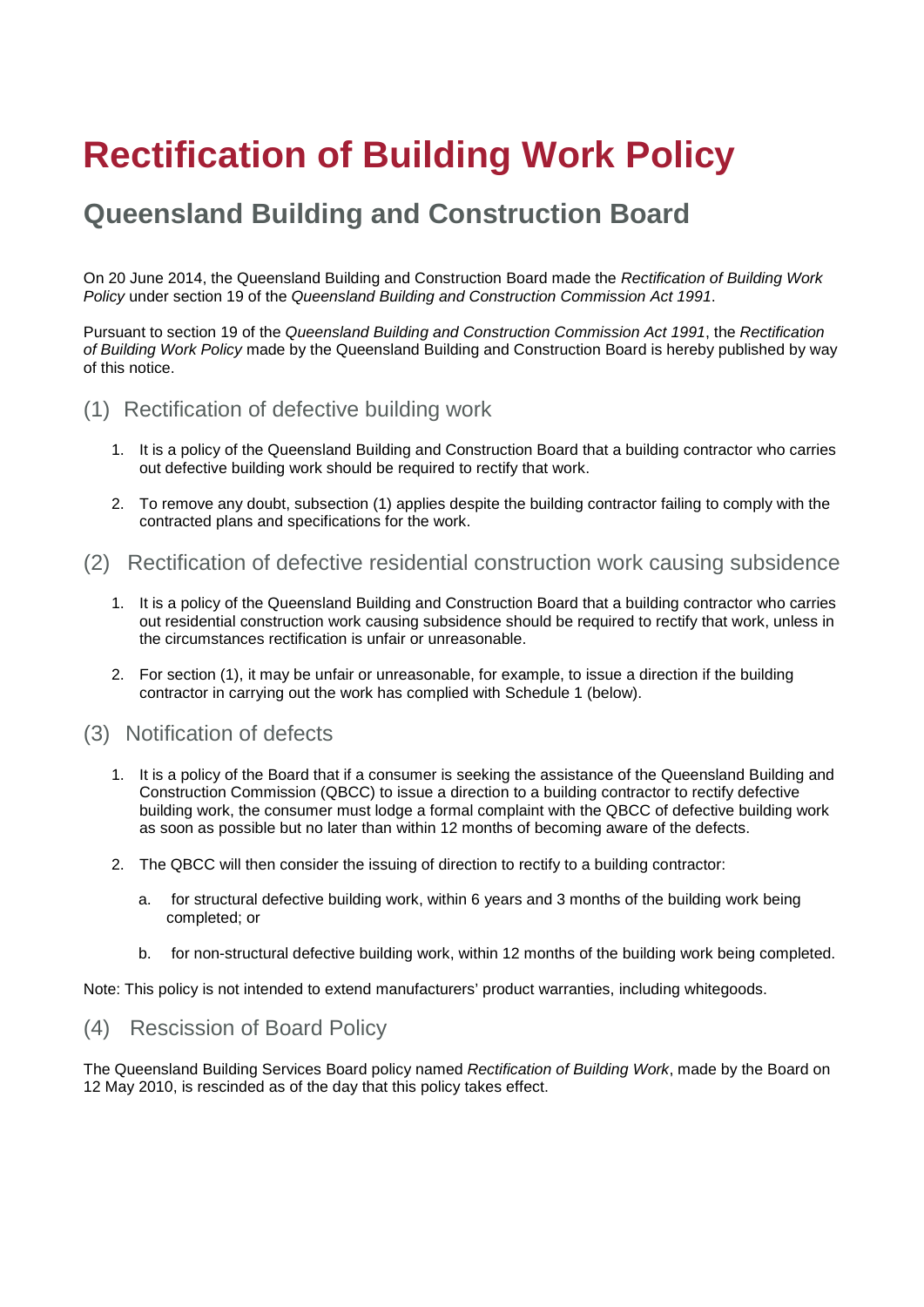# (5) Definitions

In this policy  $-$ 

*Building* see schedule 2 of the *Queensland Building and Construction Commission Act 1991.*

*Building work* see schedule 2 of the *Queensland Building and Construction Commission Act 1991.*

*Defective building work* means building work that is faulty or unsatisfactory, and includes, for example, work that:

- a. does not comply with the *Building Act 1975*, *Building Code of Australia* or an applicable Australian Standard
- b. involves the use of a manufactured product, and that product has been used, constructed or installed in a way that does not comply with the product manufacturer's instructions.

*Engineer* see Schedule 2 of the *Queensland Building and Construction Commission Act 1991.*

*Non-structural defective building work* means defective building work (other than structural defective building work or residential construction work causing subsidence) that is faulty or unsatisfactory because:

- a. it does not meet a reasonable standard of construction or finish expected of a competent holder of a contractor's licence of the relevant class; or
- b. it has caused a settling in period defect in a new building.

*Related roofed building* see the *Queensland Building and Construction Commission Regulation 2003*, section 9.

*Residence* see the *Queensland Building and Construction Commission Regulation 2003,* section 9.

*Residential construction work* see the *Queensland Building and Construction Commission Regulation 2003,* section 10.

*Settling in period defect* means building work that does not perform at a standard reasonably expected of work carried out by a competent holder of a contractor's licence of the relevant class.

*Structural defective building work* means defective building work (other than residential construction work causing subsidence) that is faulty or unsatisfactory because it does one or more of the following:

- a. adversely affects the structural performance of a building;
- b. adversely affects the health or safety of persons residing in or occupying a building;
- c. adversely affects the functional use of a building;
- d. allows water penetration into a building.

*Subsidence* means foundation movement that causes footing or slab deflection or other damage to a residence or related roofed building beyond that allowed for in applicable Australian Standards, including AS2870 and AS3600.

### **Schedule 1**

### **Rectification for residential construction work causing subsidence**

For section (2) of this policy, to comply with this schedule the building contractor must do all of the following:

a. give the following information to the engineer for the work, or if the engineer has been given the information by someone other than the building contractor, obtain written confirmation from the engineer that the engineer has the following information: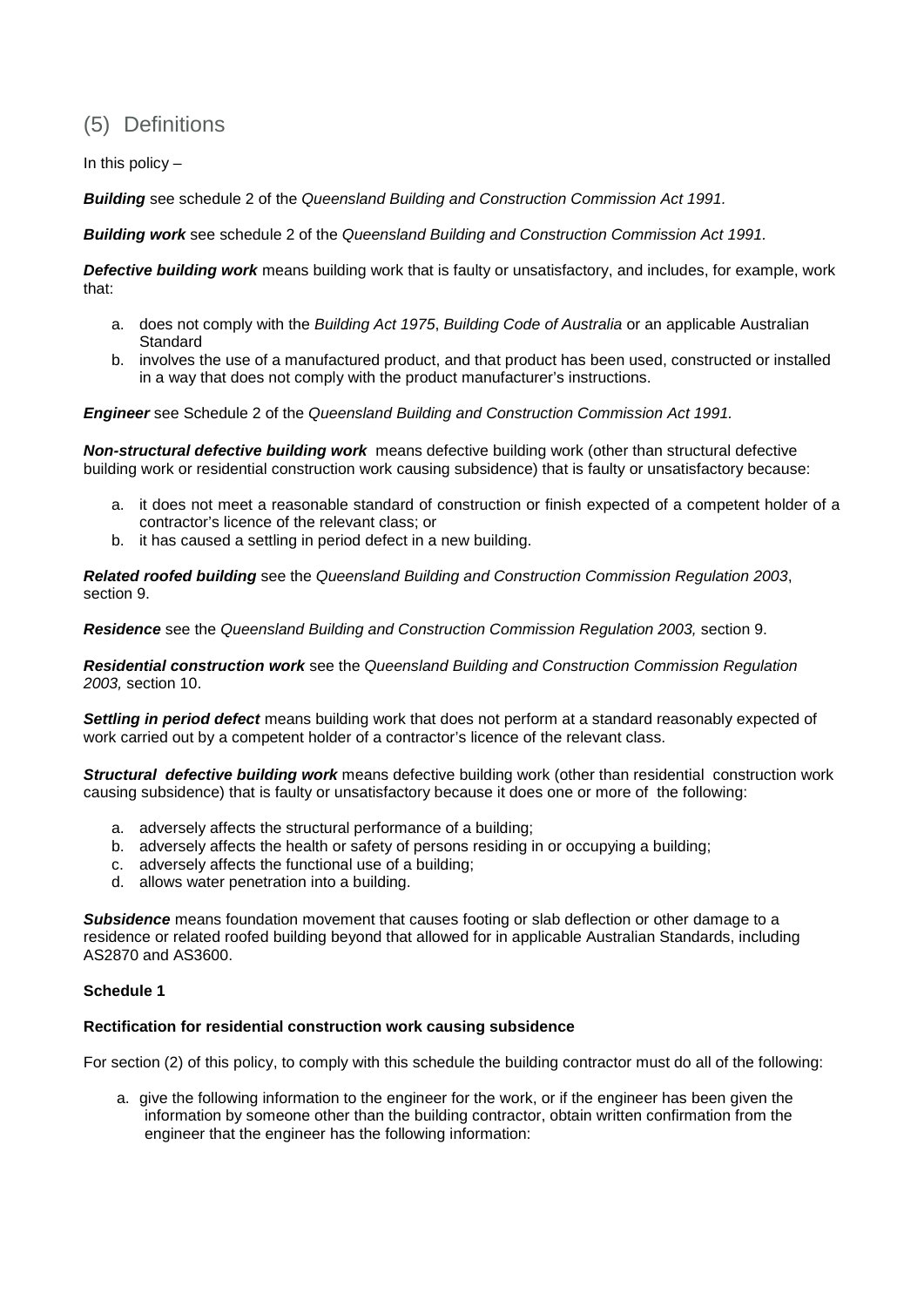- I. *Location* a site address, plan of survey or photograph to correctly identify the site;
- II. *Site identification* information relevant to the contours of the site; the location of trees on the site and adjoining sites,<sup>[1](#page-0-0)</sup> existing overland flow provisions, footprint location of the proposed building and indication of platform levels, location of proposed cut and fill, and identification and extent of subdivisional fill;
- III. *Land searches* searches where available necessary to establish impediments to the proper performance or function of the footing or slab system having regard to the site's location and  $\text{condition}^2$  $\text{condition}^2$
- b. obtain written confirmation from the engineer that :

#### *Site Classification*

- I. the engineer or their representative has visited the site;
- II. the site investigation for soil testing has been undertaken by an engineer or a soil tester licensed under the Act;
- III. exploration positions or bore holes conducted by the site investigator have been undertaken in the proposed footprint of the building and below final platform level in accordance with Australian Standard AS2870;<sup>[3](#page-3-1)</sup>
- IV. soil samples have been taken for laboratory testing in accordance with Australian Standard AS1289 to determine the site classification;
- V. if the proposed footing is supported on filling and the engineer's design does not include piers through the filling, irrespective of whether or not the filling is part of the building contract or Level 1 compaction certificates are available, the engineer has documented requirements for further testing of or improvements to the filling such that piers are not required, or the engineer has provided written advice of the reason why the engineer has determined that piers are not required;
- VI. for reactive clay sites the laboratory test and soil test report include ISS and YS values (obtained by shrink and swell tests) in accordance with Australian Standard AS1289 and AS2870;

### *Engineer Design*

- VII. the design takes into account site conditions (eg location of trees, easements, fill etc) including all information provided to the engineer about location, site identification and land searches referred to in paragraphs  $(a)(i)$ ,  $(a)(ii)$  and  $(a)(iii)$  above;
- VIII. the design includes photographs of the site to correctly identify onsite and adjoining site topography prior to site specific earthworks;
- IX. the design complies with all relevant Australian Standards including AS2870, AS3600 and AS3700;

This information indicates to the engineer, through the use of photographs or other means, any trees and vegetation in the vicinity of the footing or slab system, including those adjacent to the footing or slab system on adjoining sites. It is noted, however, that an additional site visit by the engineer may still be necessary to determine whether design precautions are needed.

<span id="page-3-0"></span> $<sup>2</sup>$  These searches may include flooding, underground infrastructure, easements, vegetation protection and subdivisional fill. The nature of</sup> the searches, however, will always be dependant on the site's location and condition.

<span id="page-3-1"></span> $3$  A minimum of two exploration positions or bore holes are required as part of any site investigation, as well as any other additional investigation necessary to determine the characteristics of the site. It is also required that the bore holes extend to a depth to refusal on rock or to the depth of zone of seasonal influence and below final platform level.